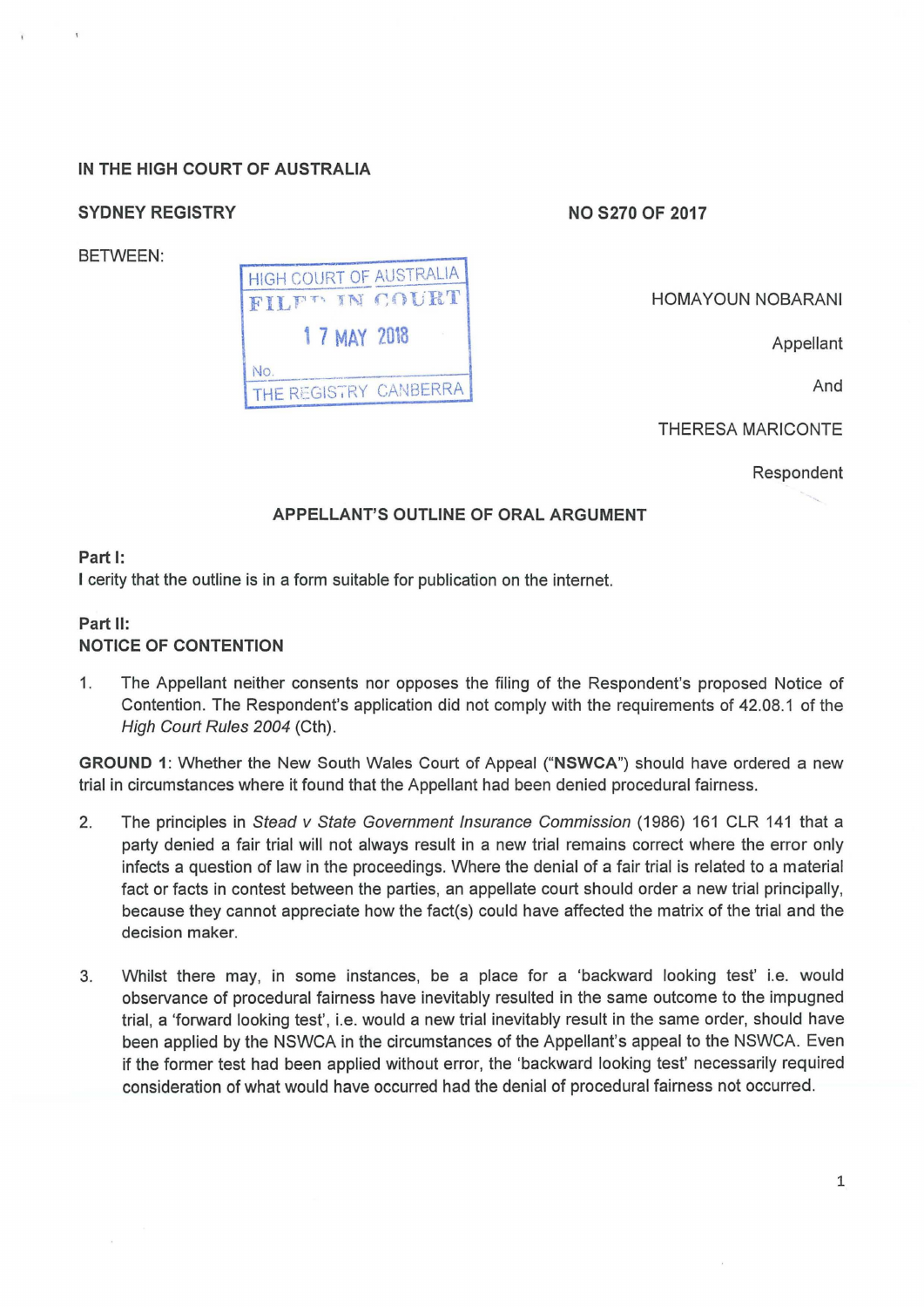- 4. If both tests are to be applied by an appellate court and different answers arrived at by different judges then careful consideration of the unfairness complained of must be undertaken.
- 5. The Supreme Court Rules 1970 (NSW) are designed to allow 'interest suits' to be determined in advance of a final hearing of an application for a grant of probate. Consistent with that design and practice, the Court (Hallen J.) ordered that the hearing set to commence on 20 May 2015 was to be a hearing limited to a determination of the question whether the caveats lodged by the Appellant should cease to be in force. The following day (24 April 2015) the Respondent filed an Amended Notice of Motion seeking orders that the first caveat and second caveat filed by the Appellant cease to be in force.
- 6. A hearing in relation to that Amended Notice of Motion required the Appellant to discharge a prima facie case. The onus on the Appellant for the purposes of that Amended Notice of Motion was not a burdensome one.
- 7. The whole nature of the hearing dramatically changed when the primary judge decided but three (3) clear working days out from the allocated hearing date, to change the nature of the hearing to a final hearing of the application for a grant of probate of the 2013 Will. This had a significant impact on the preparation which would be required, the documentary and other evidence which may be necessary and the standard of proof applicable.
- 8. The final hearing proceeded on 20 & 21 May 2015. On the following day (22 May 2015) the primary judge found that the Appellant did have standing to challenge the 2013 Will. The primary judge went on to order that probate of the 2013 Will should be granted to the Respondent and ordered the Appellant to pay the Respondent's costs.
- 9. The Appellant appealed the decision on a basis that there had been a denial of procedural fairness. The NSWCA dismissed the Appeal. A majority (Ward & Simpson JJA) found that the Appellant was denied procedural fairness. Simpson JA was not satisfied that a trial conducted in accordance with the rules of procedural fairness would not yield a different result. Ward JA did not consider that the Appellant had been deprived of the possibility of a different result. Emmett AJA expressed some disquiet as to the way proceedings were brought on for hearing on a final basis before the primary judge but held that the circumstances were not such that the appeal should be allowed.
- 10. There was a denial of procedural fairness at the hearing on 20 & 21 May 2014 in not less than eight (8) respects:
	- a. failure to allow the Appellant to rely on the affidavit of Daniel Lemesle;
	- b. failure to adjourn the proceedings to allow Daniel Lemesle to give evidence;
	- c. failure to adjourn the proceedings to allow the Appellant time to properly prepare for the hearing of the Amended Statement of Claim, prepare a defence, file evidence, give notice to witnesses, give notice to the Respondent to cross-examine witnesses;
	- d. failure to allow cross examination by the Appellant of Rachel Parseghian;